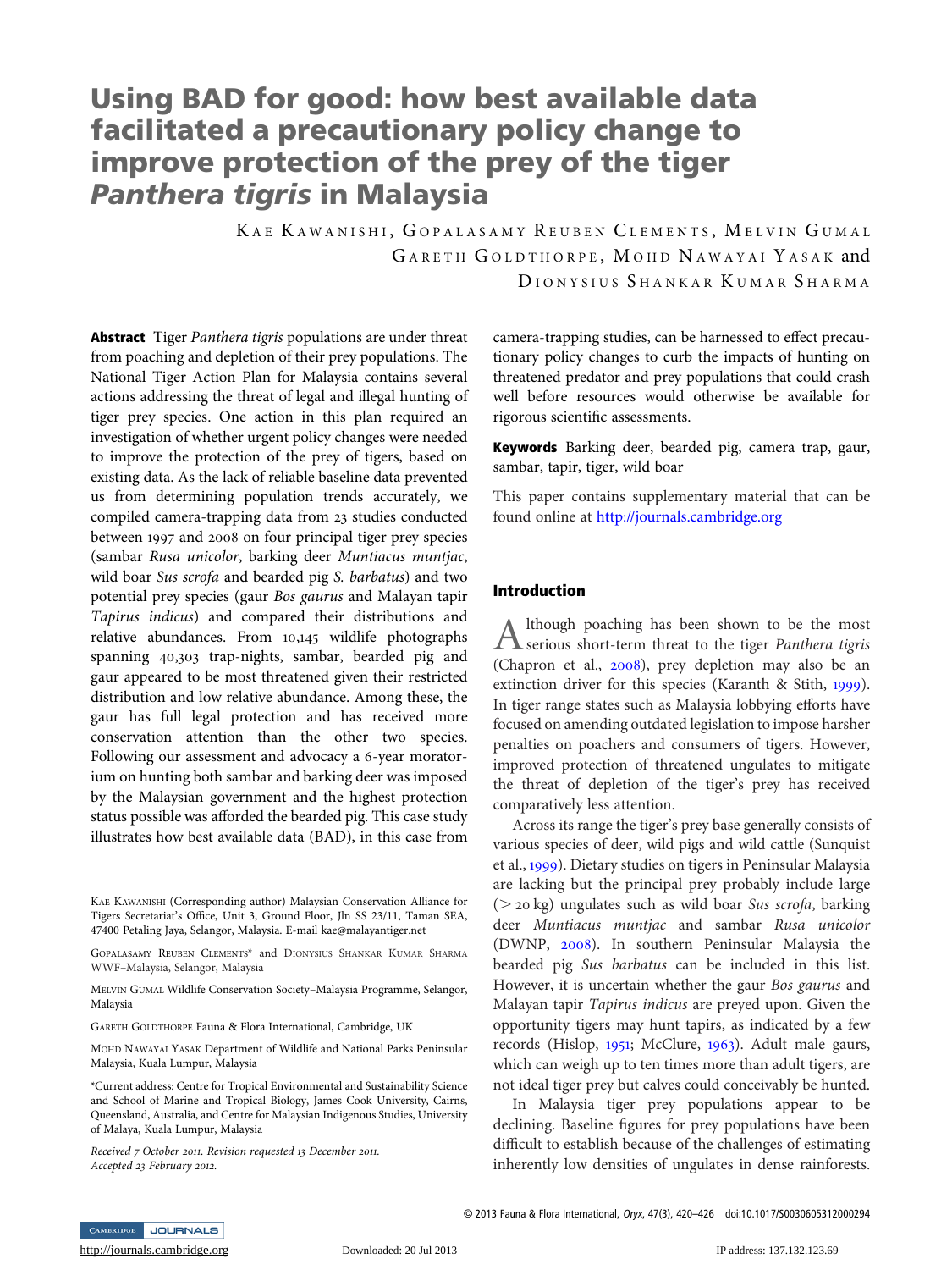|                                   | <b>IUCN</b><br>Red List<br>category | CITER <sup>2</sup> | Protection<br>of Wild<br>Life Act 1972 | Hunting<br>season | Quota<br>(no. of animals)<br>per licence) | Cost of licence<br>$(MYR)^3$                  |
|-----------------------------------|-------------------------------------|--------------------|----------------------------------------|-------------------|-------------------------------------------|-----------------------------------------------|
| Sambar Rusa unicolor              | VU                                  | Unregulated        | Protected<br>game species              | November          |                                           | 200                                           |
| Gaur Bos gaurus                   | VU                                  | Appendix 1         | Totally protected                      | None              |                                           |                                               |
| Bearded pig Sus barbatus          | VU                                  | Unregulated        | Protected game<br>species              | None              |                                           |                                               |
| Malayan Tapir Tapirus indicus     | EN                                  | Appendix 1         | Totally protected                      | None              |                                           |                                               |
| Wild boar Sus scrofa              | LC                                  | Unregulated        | Protected game<br>species              | Year-round        | Unlimited                                 | 20, 50, 100, 200 for<br>1, 3, 6, or 12 months |
| Barking deer Muntiacus<br>muntjac | LC                                  | Unregulated        | Protected game<br>species              | November          |                                           | 100                                           |

TABLE 1 Summary of the protected status and information on hunting licences for the six large ungulate species in Peninsular Malaysia in 2008.

<sup>1</sup>LC, Least concern; VU, Vulnerable; EN, Endangered (IUCN, 2008)<sup>2</sup>Trade in species on Appendix 1 of CITES (CITES 2008) is permitt

<sup>2</sup>Trade in species on Appendix 1 of CITES (CITES, 2008) is permitted only in exceptional circumstances

 ${}^{3}$ DWNP (2009); MYR 3=USD 1

Furthermore, the sampling effort and resources (i.e. manpower and funding) required to establish baselines for populations of large mammals in developing countries such as Malaysia often exceed the capacities of both governments and NGOs. Among large mammals in Peninsular Malaysia, scientifically defensible density estimates are only available for tigers (e.g. Kawanishi & Sunquist, [2004](#page-6-0); Darmaraj & Shariff, [2009](#page-5-0)) and Asian elephants Elephas maximus (Hedges et al., [2008](#page-5-0); Gumal et al., [2009](#page-5-0)).

Poaching has long been regarded as the major threat to ungulates in Peninsular Malaysia (Mohd Khan, [1968](#page-6-0); Zaaba et al., [1991](#page-6-0); DWNP, [1992](#page-5-0); Misliah & Sahir, [1997](#page-6-0); Abdul Kadir, [1998](#page-5-0)) and, along with habitat loss, is probably the main driver of declining tiger prey populations. Despite being considered totally protected or protected game species under the Protection of Wild Life Act 1972, some species can still be legally hunted (Table 1). Based on our recent cameratrapping data, however, certain tiger prey species such as sambar have become harder to detect outside protected areas. According to an interview-based survey to assess perceived changes in the abundance of wild ungulate populations (Goldthorpe & Neo, [2011](#page-5-0)) respondents from all survey areas admitted that sambar were hunted illegally throughout the year, despite an 11-month closed hunting season. In discussions with the Malaysian government the regulation of legal hunting has also proven difficult with respect to species such as bearded pig that, together with the more common wild boar, continues to be indiscriminately hunted despite no licences having been issued for the former. Thus the conservation status of tiger prey species requires an evaluation using the best available data (BAD).

In 2008 we carried out an assessment on 'the current status of the sambar deer, barking deer, bearded pig and wild boar based on existing information to justify the needs for better protection' (Action 2.2.2 of the National Tiger Action Plan, DWNP, [2008](#page-5-0)). This assessment (Kawanishi,

[2008](#page-5-0)) was timely given increasing reports of poaching in Malaysia's forests (e.g. Murali, [2009](#page-6-0); TRAFFIC South-east Asia, unpubl. data), and mounting evidence of significant range contractions of ungulates such as the bearded pig (Kawanishi et al., [2006](#page-6-0)).

Ideally, policy changes for tiger prey management should be based on sound population data. However, the potential for tiger prey populations to be completely depleted in a relatively short time was seen as sufficient reason to use best available data to help conserve the tiger and associated prey species. There is precedence in adopting such a precautionary approach in conservation: Principle 15 of the Rio Declaration at the 1992 Earth Summit states 'In order to protect the environment, the precautionary approach shall be widely applied by States according to their capabilities. Where there are threats of serious or irreversible damage, lack of full scientific certainty shall not be used as a reason for postponing cost-effective measures to prevent environmental degradation.' Since then, the need for applying the precautionary principle has been reiterated in numerous wildlife management scenarios (e.g. Olea et al., [2009](#page-6-0); but see Jepson et al., [2001](#page-5-0)).

Here, we present the synthesis of best available data from camera-trapping studies, to elucidate whether any of the six prey or potential prey species of the tiger (gaur, sambar, barking deer, wild boar, bearded pig and Malayan tapir) warrant improved legal protection in Peninsular Malaysia. We also explain how the results of this assessment were used by conservation NGOs and the government to improve legal protection for tiger prey.

## Methods

To make crude comparisons of the abundance and distribution of our focal species, data from long-term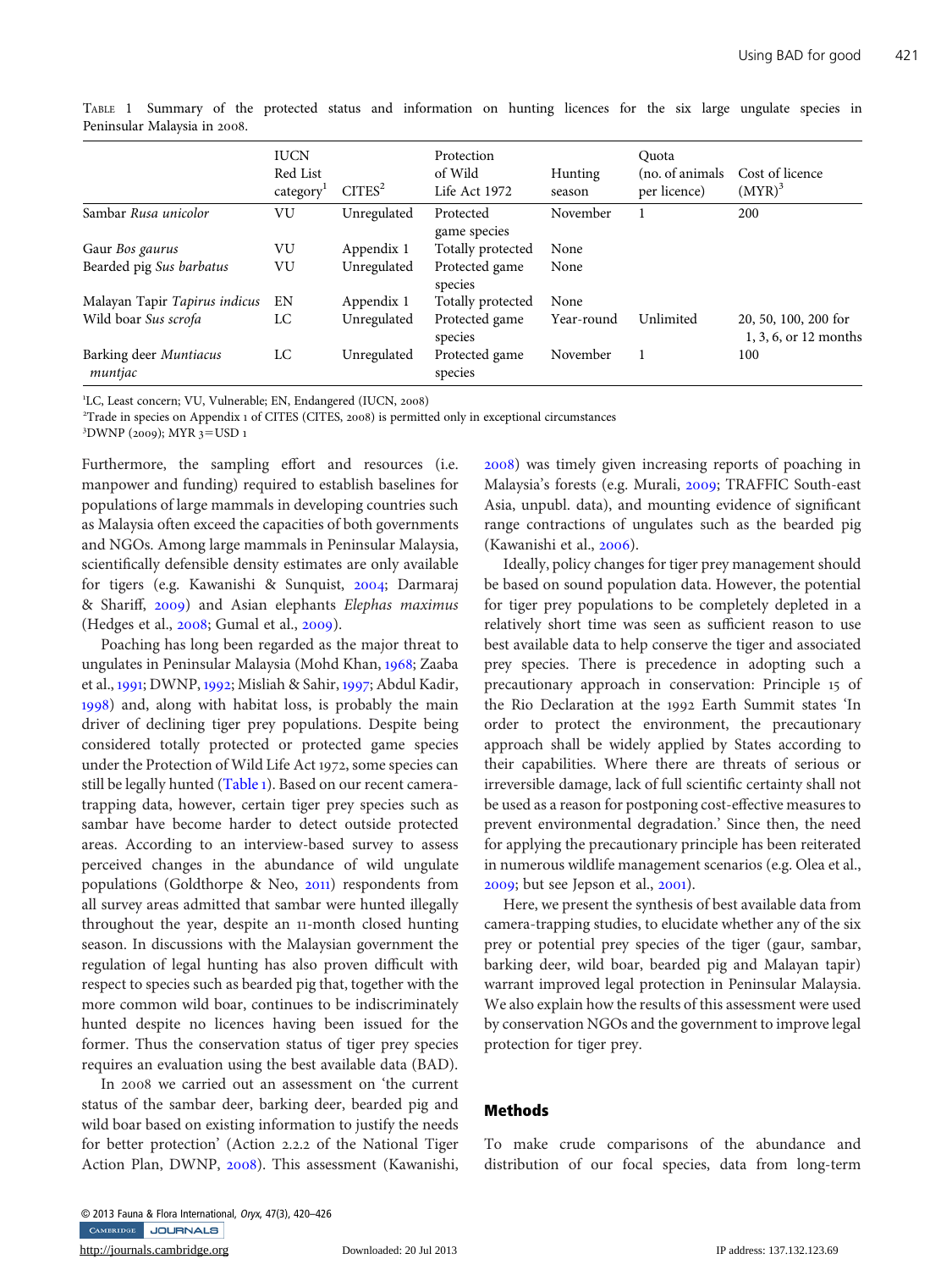

and rapid assessment camera-trapping studies conducted at 23 sites in Peninsular Malaysia (Fig. 1) between 1997 and 2008 were compiled from published (Laidlaw et al., [2000](#page-6-0); DWNP/DANCED, [2001](#page-5-0); Kawanishi & Sunquist, [2004](#page-6-0); Sharma & Ahmad Zafir, [2005](#page-6-0), [2007](#page-6-0); Ahmad Zafir et al., 2006; Ahmad Zafir & Sharma, [2006](#page-5-0); Darmaraj, [2007](#page-5-0); Lynam et al., [2007](#page-6-0); Shariff et al., [2010](#page-6-0)) and unpublished sources (WWF–Malaysia and Wildlife Conservation Society–Malaysia Programme/Johor National Parks Corporation). Most of these studies targeted tigers, with cameras set on active game trails to maximize detection probability, and so biases towards detection of tigers were expected. For the purposes of our assessment, however, detection probabilities were assumed to be constant

FIG. 1 The 23 camera-trapping study sites (see Supplementary Table S1 for locality names) within protected areas and forest reserves across Peninsular Malaysia.

temporally and spatially for our focal ungulate species. Detection (i.e. locations of confirmed presence) and nondetection (i.e. locality sampled but target species not detected) data were used to generate a distribution map for the six species. Non-detection either means (1) true absence of the species, or (2) false absence (i.e. failure to detect the species when present). Our assessment did not attempt to differentiate between the two, and thus the results were interpreted with caution and emphasis was placed on the pattern of sites with confirmed presence. For comparing relative abundance we assumed that true abundance has a positive and constant relationship with the rate of photographs taken (the detection rate; see Supplementary Information 1 for supporting information).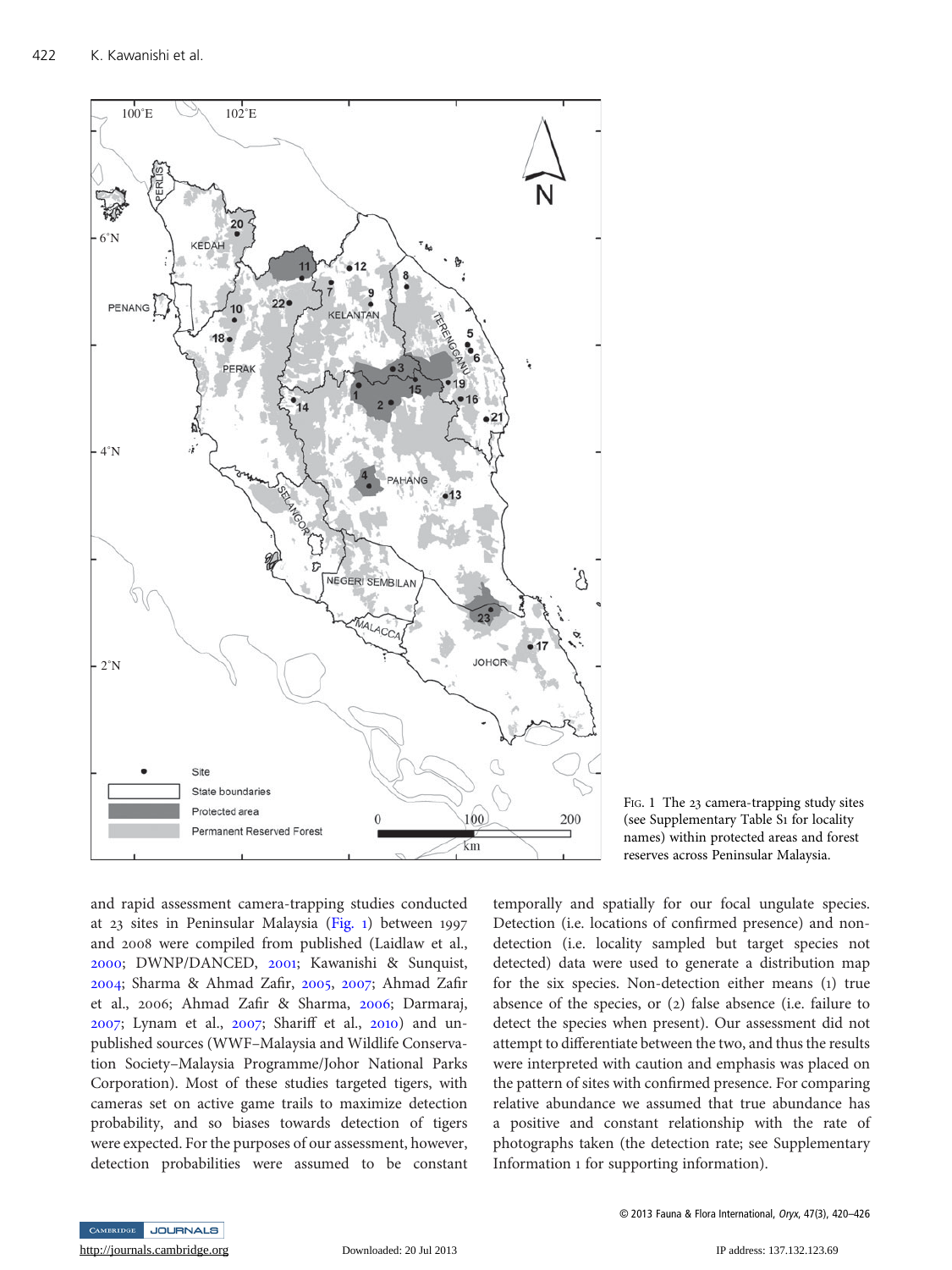

FIG. 2 Detection/non-detection of six tiger prey species between 1997 and 2008 in 23 camera-trapping study sites across Peninsular Malaysia (see Fig. 1 for numbered locations).

## Results

The combined sampling effort of 23 camera-trapping studies spanned 40,303 trap-nights and gave a total of 10,145 photographs of species of wild mammals. Six of the studies were in protected areas where c. half of the trapping effort  $(n = 20,651)$  was spent. The areas sampled ranged from  $6.3$  to  $400 \text{ km}^2$  and total trap-nights per site were 120–5,970 nights. We used the collated data to construct a detection/non-detection map of ungulates from sampled sites in Peninsular Malaysia (Fig. 2). The details of our assessment are given in Supplementary Table S1.

The three most commonly detected ungulate species (in order of increasing mean detection rates) were Malayan tapir, barking deer and wild boar (Fig. 3). However, the relative abundance of wild boar should be considered conservative as it is a gregarious species. These three species were also the most widely detected species based on the number of sites (i.e. 20, 22 and 23 sites, respectively; Fig. 2).

The three least detected ungulate species (in order of decreasing mean detection rates) were sambar, bearded pig and gaur (Fig. 3). These three species were also detected in the least number of sites (i.e. 8, 2 and 4 sites respectively; Fig. 2). Of 414 photos of sambar, 346 (84%) were from protected areas; this was higher than expected when the proportion of the sampling efforts in protected areas and non-protected areas were accounted for  $(X^2 = 41.9, df = 1,$  $P \le 0.001$ . This indicates their relative rarity in unprotected forests. Bearded pigs were only detected in the southern half of the Peninsula, whereas detections of gaur were restricted to two protected areas and none were detected in the southern peninsula (Fig. 2).

<http://journals.cambridge.org> Downloaded: 20 Jul 2013 IP address: 137.132.123.69



FIG. 3 Mean detection rates (number of photographs per 100 trap-nights), based on 23 camera-trapping studies conducted in Peninsular Malaysia between 1997 and 2008 (see Fig. 1 for numbered locations), of six tiger prey species, with their protected status (P, protected; TP, totally protected). The error bars represent one standard deviation.

## **Discussion**

#### Sambar and bearded pig require better legal protection

Based on the best available data, tiger prey species such as sambar and bearded pig appear to be as threatened as the totally protected gaur, with all three species having low relative abundance across Peninsular Malaysia. There is a paucity of detections and reliable information on sambar from sites outside protected areas. In two prolonged  $(> 9$  months) camera-trapping studies (Ahmad Zafir et al., [2006](#page-5-0); Darmaraj, [2007](#page-5-0)) in two forest reserves (also known as selectively logged forests), sambar were not detected despite high sampling effort (7,631 and 2,664 trap-nights, respectively). An ongoing study in the largest forest reserve  $(1,948 \text{ km}^2)$ ,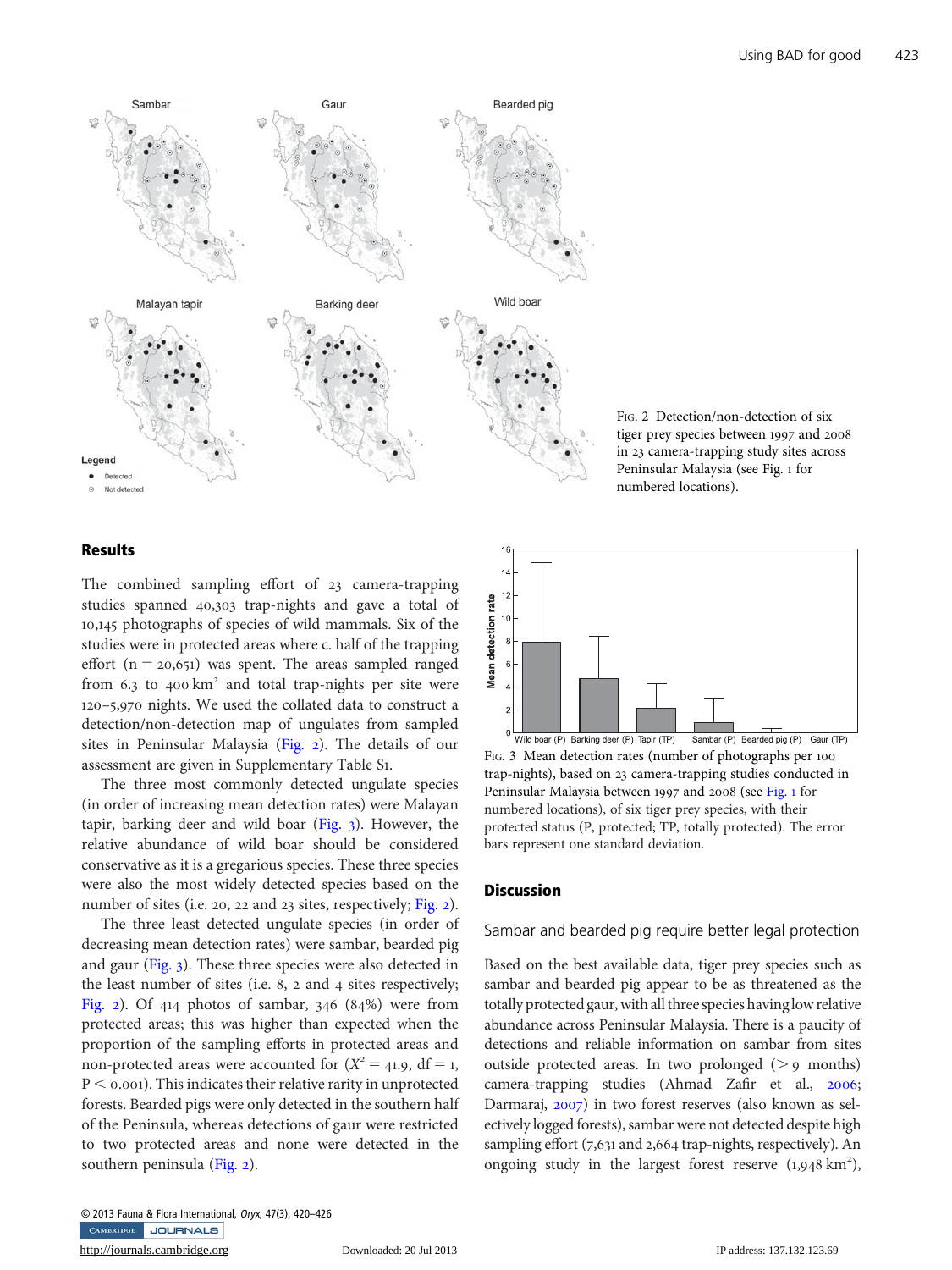adjacent to the country's largest protected area (Taman Negara), has yet to detect this species (Kawanishi et al., [2011](#page-6-0)). Even within Taman Negara, sambar were not as abundant or widespread as other ungulates; an estimate of sambar density in a 200 km<sup>2</sup> area was c. 0.16 individuals per km<sup>2</sup>, one order of magnitude lower than estimates of wild boar and barking deer densities (Kawanishi & Sunquist, [2004](#page-6-0)). These conclusions are corroborated by local resource users. An interview-based survey conducted in 18 villages around the country found a general consensus amongst hunters and wildlife dealers ( $n = 61$ ) that both sambar and barking deer populations are either reduced or locally extinct, with many indicating overhunting as the primary cause (Goldthorpe & Neo, [2011](#page-5-0)). It is surprising that the sambar appears to be becoming scarcer than the tapir, despite the latter's greater body mass, energetic needs and hence lower intrinsic rate of increase (Caughley & Krebs, [1983](#page-5-0)). The implication is that external factors such as overhunting are probably responsible. Tapirs are relatively more abundant, probably because they are not highly prized as game animals (Kawanishi et al., [2002](#page-6-0)). However, the contraction of the range of the sambar in Peninsular Malaysia cannot be demonstrated conclusively as its historical distribution has never been assessed. Nevertheless, its sparse distribution and low numbers in Malaysia have been documented in the country report for the IUCN Red List (IUCN, [2008](#page-5-0)).

Our results also corroborate the suspected extirpation of bearded pig populations in the northern half of Peninsular Malaysia. The bearded pig is known to be a migratory species, following mast fruiting of dipterocarp trees. This species used to be fairly abundant and widespread but has suffered severe population declines because of hunting (Caldecott et al., [1993](#page-5-0)) and habitat loss over the past 60 years (Kawanishi et al., [2006](#page-6-0)). Prior to the 1950s bearded pigs were widely reported from the northern, central and southern areas of Peninsular Malaysia (i.e. southern Perak, southern and eastern Pahang, Negri Sembilan and Johor; Allen, [1948](#page-5-0); Kempe, [1948](#page-6-0); Hislop, [1949](#page-5-0)). This species now appears restricted to Endau Rompin State Park and neighbouring forest reserves from southern Pahang to eastern Johor. The impacts of hunting on bearded pigs remain difficult to quantify because of the lack of long-term data but hunters licensed to take wild boar are probably killing them, incidentally or intentionally, year-round.

#### The discussion and lobbying process

At the time of this study (Kawanishi, [2008](#page-5-0)) the Protection of Wild Life Act 1972 was considered by civil society to be outdated and its penalties were deemed ineffective in deterring illegal hunting (e.g. Damis, [2009](#page-5-0)). The Tiger Action Plan addressed these faults to some degree but there

was insufficient justification to effect changes in this law prior to our study. At the end of 2008 we presented our recommendations (Supplementary Information 2) for improved legal and regulatory protection of tiger prey species (except for gaur and tapir as they already had the highest legal protection status) to the local wildlife authority, the Department of Wildlife and National Parks. Subsequently the Department, with technical support from the Wildlife Conservation Society–Malaysia Programme, carried out a second assessment focusing on wildlife inventory and camera-trapping data for Taman Negara, and the results supported our findings. Concurrently, three of the country's main conservation NGOs (TRAFFIC South-east Asia, WWF–Malaysia and the Malaysian Nature Society) launched media campaigns designed to raise public awareness of the need to change the status of the sambar and bearded pig in Malaysia's wildlife legislation. Local and international pressure to amend the laws were also instrumental in the lobbying process and a petition, circulated by the three NGOs and signed by c. 56,000 people globally, was handed to the government.

## Policy change and implementation of the Tiger Action Plan

In the face of overwhelming public concern the Department of Wildlife and National Parks initiated a 2-year moratorium in 2009 on the issuance of hunting licences for sambar and barking deer. Following our recommendation for a hunting ban of 5–8 years (Supplementary Information 2) the 2-year moratorium was extended to 6 years, which effectively implemented Action 2.2.1 of the National Tiger Action Plan for Malaysia (DWNP, [2008](#page-5-0)). Since then, NGOs and various researchers have commenced studies at various sites to establish scientifically defensible baselines for tiger prey species, to facilitate long-term monitoring of population trends and to assess the impact of the moratorium (Action 2.2.3, Tiger Action Plan; DWNP, [2008](#page-5-0)). The method involves sign surveys within an occupancy framework to account for imperfect detections (McKenzie et al., [2002](#page-6-0)).

Meanwhile, local and international pressure to improve the 30-year old Protection of Wild Life Act 1972 escalated in the millennium's first Year of the Tiger. A new and improved Wildlife Conservation Act 2010 was finally passed by the Cabinet in August 2010 and became fully enforced by December 2010 (Action 2.1.2, Tiger Action Plan; DWNP, [2008](#page-5-0)). Under this new law the bearded pig was afforded the highest protection status. Subsequently, the government and NGO partners publicized these changes in wildlife legislation and hunting regulation through the media, talks and community outreach programmes (Action 2.1.3 and 2.2.6, Tiger Action Plan; DWNP, [2008](#page-5-0)).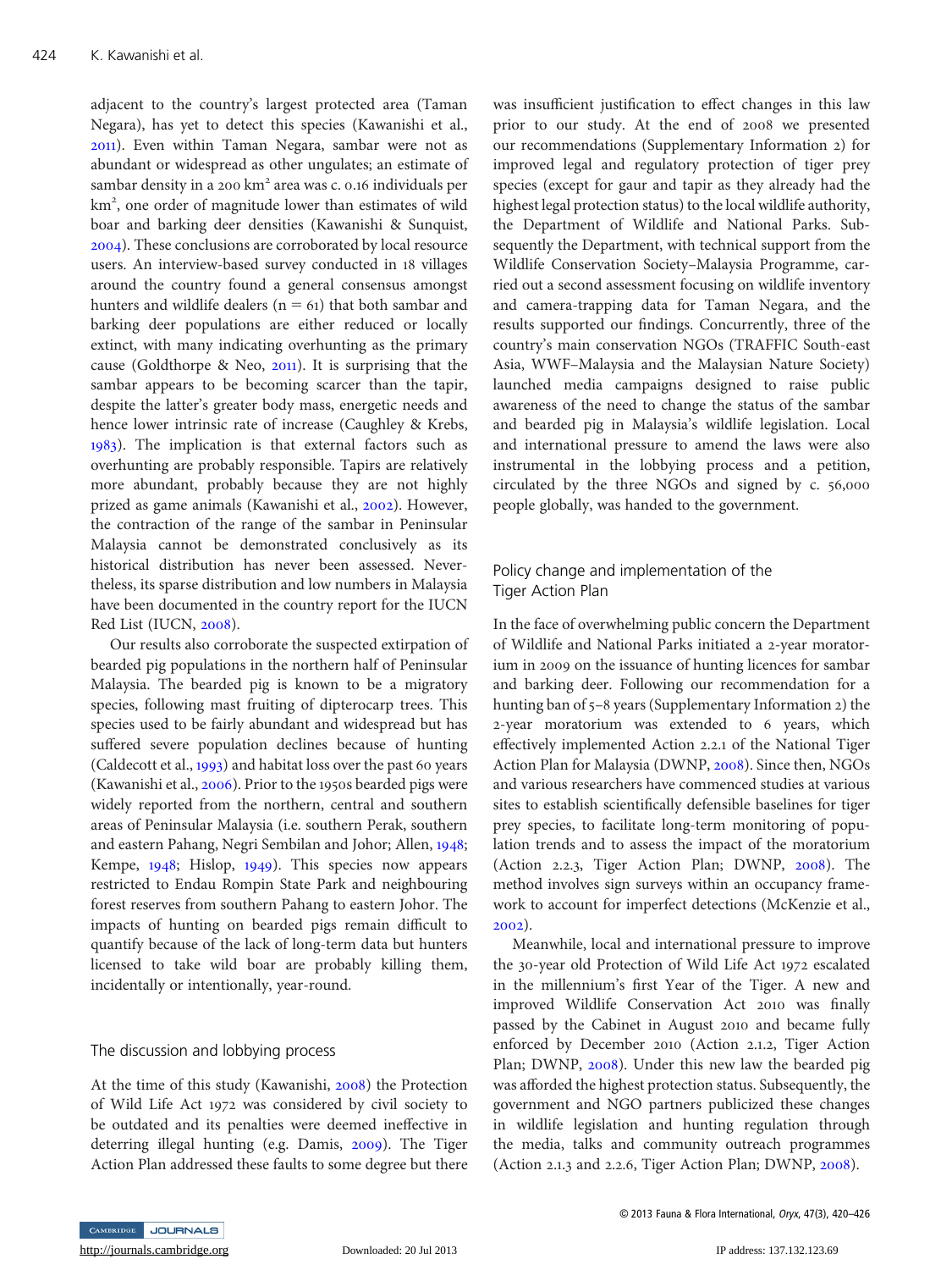<span id="page-5-0"></span>We have demonstrated that best available data can sometimes be used to improve legal protection of threatened mammals when baselines are absent. Furthermore, we have shown that it was such data that facilitated the implementation of certain actions in the Tiger Action Plan, the best blueprint for tiger conservation in Malaysia. Scientists should, of course, strive to collect data from peer-reviewed, long-term monitoring programmes, to improve conservation policies, but the precautionary principle should be invoked when there is new evidence suggesting the decline of populations of threatened species. Despite the shortcomings of our assessment, a combination of longterm biological information, cooperation, public awareness and determination eventually led to changes in the legal and regulatory framework to improve protection of threatened ungulates and, by association, the country's apex predator, the Malayan tiger. The greater long-term challenge, however, lies in the stringent enforcement of this new and improved legal framework, as well as in monitoring the recovery of tiger prey species that have been granted a reprieve from licensed hunting pressure.

### Acknowledgements

We thank three anonymous reviewers, Arun Venkataraman, Loretta Ann Shepherd and Mark Ryan Darmaraj for useful discussions on this subject and for reviewing earlier drafts of this article, and Ahmad Zafir, Mark Rayan Darmaraj and Shariff Wan Mohamad of WWF–Malaysia and the Johor National Parks Corporation for making unpublished data available. The preparation of the original report was made possible with financial support from the National Fish and Wildlife Foundation's Save the Tiger Fund.

#### References

- ABDUL KADIR, A.H. (1998) Potential threats to Sumatran rhinoceros population in Belum Valley. Journal of Wildlife and Parks, 16, 156–157.
- AHMAD ZAFIR, A.W., LEE, B., SHARMA, D.S.K. & JAYASILAN, M.A. (2006) Tiger Ecology Study in FELDA Jerangau Barat, Peninsular Malaysia. WWF–Malaysia, Petaling Jaya, Malaysia.
- AHMAD ZAFIR, A.W. & SHARMA, D.S.K. (2006) Rapid Assessment of terrestrial mammals in Gunung Mandi Angin. In Gunung Mandi Angin Terengganu, Pengurusan, Persekitaran Fizikal, Kepelbagaian Biologi dan Pelancongan Ekologi (Volume 7) (eds A. Muda, N. Jaafar, R. Sabran, J. Md Som, M.S. Nizam & A. Latiff), pp. 475–480. Jabatan Perhutanan Semenanjung Malaysia, Kuala Lumpur, Malaysia.

ALLEN, E. E. (1948) The bearded pig. Malayan Nature Journal, 13, 31.

CALDECOTT, J.O., BLOUCH, R.A. & MACDONALD, A.A. (1993) The bearded pig (Sus barbatus). In Pigs, Peccaries, and Hippos: Status Survey and Conservation Action Plan (ed. W.L.R. Oliver), pp. 136–145. IUCN, Gland, Switzerland.

- CAUGHLEY, G. & KREBS, C. J. (1983) Are big mammals simply little mammals writ large? Oecologia, 59, 7–17.
- CHAPRON, G., MIQUELLE, D.G., LAMBERT, A., GOODRICH, J.M., LEGENDRE, S. & CLOBERT, J. (2008) The impact on tigers of poaching versus prey depletion. Journal of Applied Ecology, 45, 1667–1674.
- CITES (2008) <Http://www.cites.org> [accessed 8 October 2008].
- DAMIS, A. (2009) Wildlife to bite back. New Straits Times. 19 July.
- DARMARAJ, M. R. (2007) Tiger Monitoring Study in Gunung Basor Forest Reserve, Jeli, Kelantan. WWF–Malaysia, Petaling Jaya, Malaysia.
- DARMARAJ, M.R. & SHARIFF, W.M. (2009) The importance of selectively logged forests for tiger conservation: a population density estimate of tigers Panthera tigris in Peninsular Malaysia. Oryx, 43, 1–4.
- DWNP (DEPARTMENT OF WILDLIFE AND NATIONAL PARKS) (1992) Wildlife Plan for Peninsular Malaysia. DWNP, Kuala Lumpur, Malaysia.
- DWNP (DEPARTMENT OF WILDLIFE AND NATIONAL PARKS) (2008) National Tiger Action Plan. DWNP, Kuala Lumpur, Malaysia.
- DWNP (DEPARTMENT OF WILDLIFE AND NATIONAL PARKS) (2009) Types and fees of license of DWNP. [Http://www.wildlife.gov.my/](Http://www.wildlife.gov.my/webpagev4_en/bhg_ukkPenguatkuasaan_JenisLesen&Fi.html) webpagev4[\\_en/bhg\\_ukkPenguatkuasaan\\_JenisLesen&Fi.html](Http://www.wildlife.gov.my/webpagev4_en/bhg_ukkPenguatkuasaan_JenisLesen&Fi.html) [accessed 7 June 2009].
- DWNP/DANCED (DEPARTMENT OF WILDLIFE AND NATIONAL PARKS/DANISH COOPERATION FOR ENVIRONMENT AND DEVELOPMENT) (2001) Krau Wildlife Reserve Management Plan. Unpublished document. Department of Wildlife and National Parks, Kuala Lumpur, Malaysia.
- GOLDTHORPE, G. & NEO, S.H. (2011) A preliminary investigation into the effects of hunting on three large ungulate species in Peninsular Malaysia, with implications for tiger conservation. Malayan Nature Journal 63, 549–560.
- GUMAL, M., OZIAR, A., WONG, E. P., CHIN, C., NG, S. & HEDGES, S. (2009) WCS/GoM Peninsular Malaysia Elephant Project, Year 2: Asian Elephant Surveys and Capacity-building in Endau Rompin National Park, Peninsular Malaysia. Final Report to the U.S. Fish & Wildlife Service, March 2009. Wildlife Conservation Society, Bronx, USA.
- HEDGES, S., GUMAL, M. & NG, S. (2008) WCS/GoM West Malaysian Elephant Project: Year 1, Elephant surveys and training in Taman Negara National Park, Malaysia. Final Report to the U.S. Fish and Wildlife Service, December 2008. Wildlife Conservation Society, Bronx, USA.
- HISLOP, J.A. (1949) Field notes on the bearded pig. Malayan Nature Journal, 4, 62–64.
- HISLOP, J.A. (1951) The story of a tapir. Malayan Nature Journal, 5,  $92 - 95.$
- IUCN (2008) IUCN Red List of Threatened Species. [Http://www.](Http://www.iucnredlist.org) [iucnredlist.org](Http://www.iucnredlist.org) [accessed 8 October 2008].
- JEPSON, P., BRICKLE, N. & CHAYADIN, Y. (2001) The conservation status of Tanimbar corella and blue-streaked lory on the Tanimbar Islands, Indonesia: results of a rapid contextual survey. Oryx, 35, 224–233.
- KARANTH, K.U. & STITH, B.M. (1999) Prey depletion as a critical determinant of tiger population viability. In Riding the Tiger: Tiger Conservation in Human-dominated Landscapes (eds J. Seidensticker, S. Christie & P. Jackson), pp. 100–113. Cambridge University Press, Cambridge, UK.
- KAWANISHI, K. (2008) Questioning the Sustainability of Legal Hunting of Deer and Pig in Peninsular Malaysia. Unpublished report submitted to the Department of Wildlife and National Parks, Kuala Lumpur, Malaysia.

© 2013 Fauna & Flora International, Oryx, 47(3), 420–426CAMBRIDGE JOURNALS

<http://journals.cambridge.org> Downloaded: 20 Jul 2013 IP address: 137.132.123.69